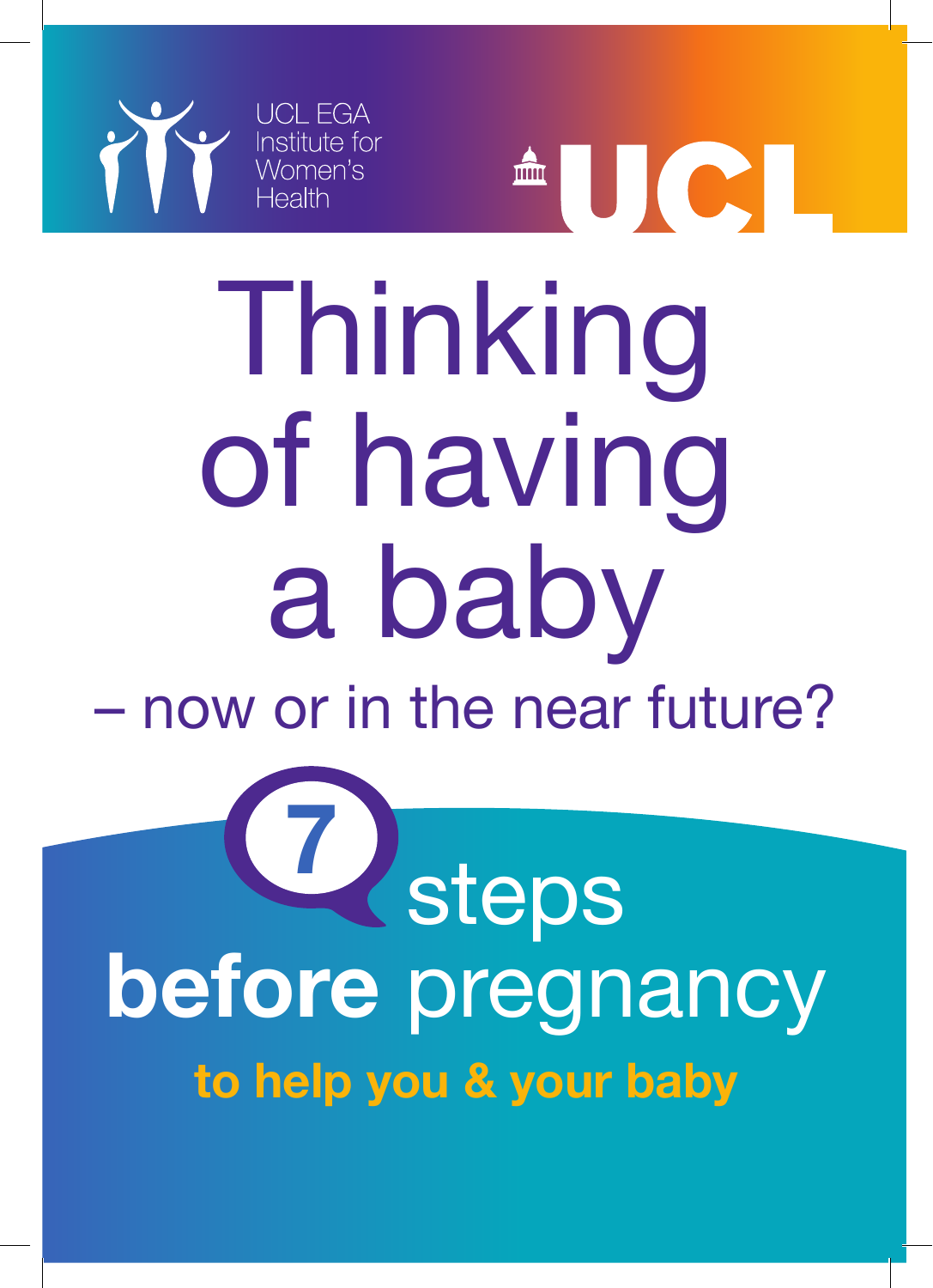### **A Healthy Start in Life…**

It is important for women and people able to carry a pregnancy, and their partners, to be as healthy as possible **before** trying to get pregnant.

Being healthy **before** trying to get pregnant means a better chance of getting pregnant and a healthier pregnancy and baby.

For the baby, it means less risk of being born too soon or with serious disabilities, such as Spina Bifida (a spine development problem).



#### **Start taking folic acid tablets**

Start taking folic acid about two months **before** you start trying to get pregnant. Continue to take it for the first 3 months of pregnancy. This lowers the risk of the baby having spina bifida by 70%. Most women need one tablet a day. Women with diabetes or obesity need a higher dose. If you are taking any vitamins, supplements or alternative therapies check with your doctor first.

**Consider:** Take folic acid every day.

**For further information visit:**  www.tommys.org/pregnancy-information



#### **Eat plenty of fruit and vegetables (aim for 5 portions a day)**

What you eat **before** you get pregnant affects the growth, development, and long-term health of the baby. A healthy diet can also increase the chance of getting pregnant.

**Consider:** What might be your first step to eating more fruit and vegetables?

**Important for sperm health**



#### **Exercise each week**

Women who do regular, moderate physical activity **before** pregnancy get pregnant quicker and have a healthier pregnancy and birth. Aim for 2.5 hours each week of moderate activity such as cycling, swimming or brisk walking, and strength exercises like yoga or pilates twice a week.

**Consider:** What activities would you enjoy doing?

**For further information visit:** www.nhs.uk/live-well/exercise/

**Important for sperm health**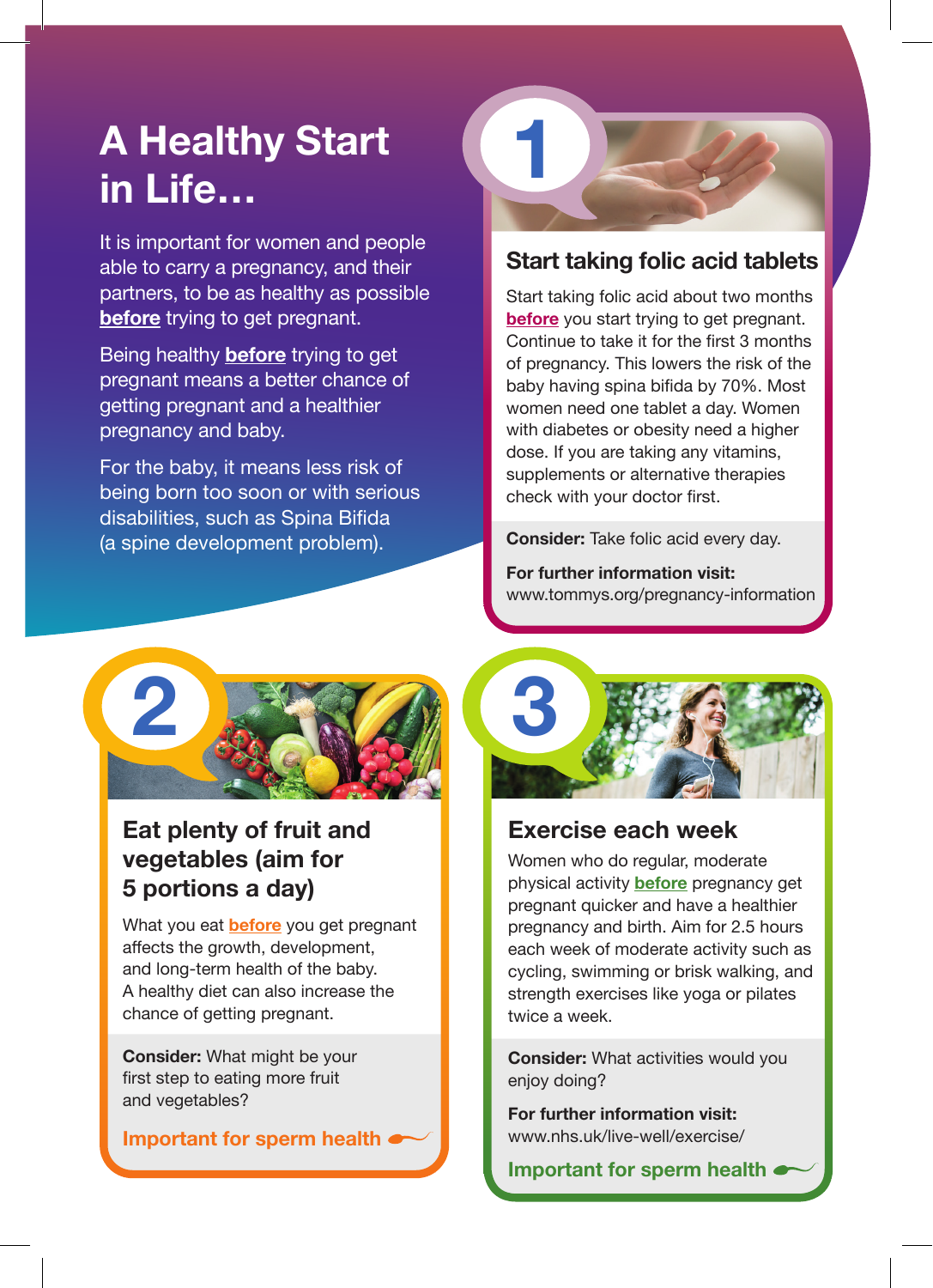

#### **Reduce or stop smoking**

Smoking is the biggest cause of pregnancy problems, including miscarriage and stillbirth. If you smoke **before** pregnancy, it can take longer to get pregnant.

**Consider:** Use a stop smoking app.

**For further information visit:**  www.nhs.uk/live-well/quit-smoking/

#### **Important for sperm health**



#### **Quit alcohol & recreational drugs and limit caffeine**

Alcohol and recreational drugs can harm the baby and too much caffeine **before** pregnancy can increase the risk of miscarriage. Taking these substances can also make it harder to get pregnant.

**Consider:** How you can quit altogether or cut down?

**For further information visit:**  www.tommys.org/pregnancy-information

#### **Important for sperm health**



#### **Get closer to a healthy weight**

Being overweight or underweight **before** pregnancy can cause health problems in pregnancy and affect the future health of the baby. It can also take longer to get pregnant.

**Consider:** There are lots of ways to lose weight, what would help you?

**For further information visit:**  www.nhs.uk/live-well/healthy-weight/

**Important for sperm health**



#### **Speak to your GP several months before you or your partner are trying to get pregnant if…**

You have any existing physical or mental health conditions or are taking regular medications.

Check your vaccinations are up to date, particularly the MMR vaccine against Rubella as this infection can be dangerous to an unborn baby.

**Consider:** Do you need to see your GP?